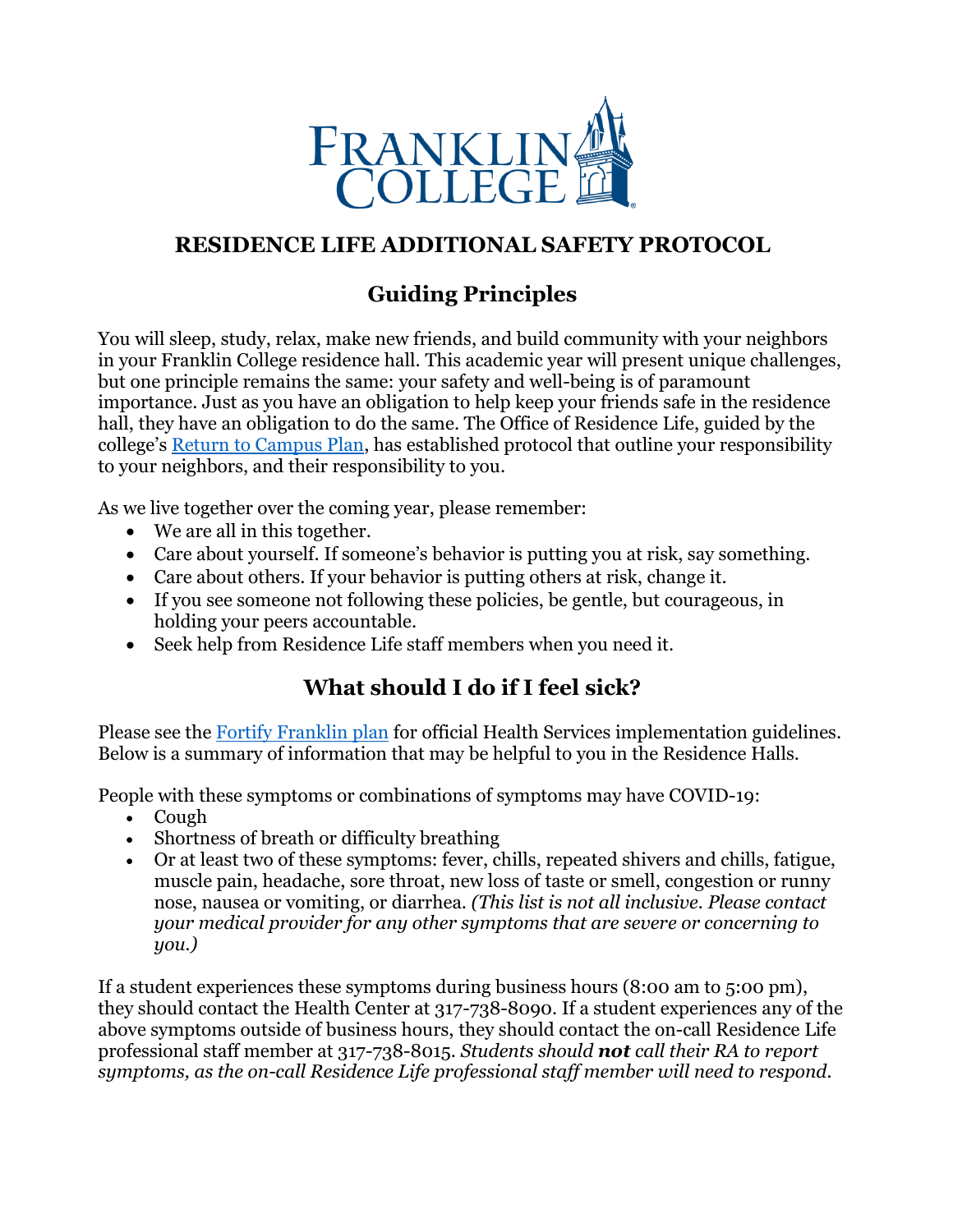If a resident feels that they may be experiencing a life-threatening emergency, they should first call 911.

In consultation with other campus administrators, the Office of Residence Life may determine that the resident should isolate or quarantine at their permanent residence (offcampus home), that the resident should relocate to on-campus quarantine & isolation housing, or that no action is necessary.

Roommates/suitemates of a symptomatic resident may be required to quarantine at their permanent residence (off-campus home) or relocate to on-campus quarantine housing.

If a resident has any overnight travel away from campus and develops any of the aforementioned symptoms, they should contact the on-call Residence Life staff member at 317-738-8015 before returning to campus.

#### **Masks in the Residence Halls**

Masks covering the nose and mouth are required everywhere in the residence halls with the exception of shower stalls and private residence hall rooms. This requirement extends to trips to the bathroom and laundry room. If Residence Life staff – acting in an official capacity – need to interact with residents inside private residence hall rooms, residents will be required to wear masks covering their nose and mouth for the duration of that interaction, even if masks are not normally required in private residence hall rooms.

Masks inside private residence hall rooms are strongly encouraged. At the beginning of the year, roommates and suitemates should work collaboratively to decide if guests entering their housing assignment will be required to wear a mask. Remember, all roommates/suitemates must consent to a guest's presence in the room; every Franklin College resident is empowered to ask a guest to exit their housing assignment if that guest is not wearing a mask.

Mask use will be respectfully but consistently enforced by Residence Life staff. While Residence Life endeavors to be educational, a student may be referred to the college's conduct/judicial system for noncompliance.

#### **Guest Policy**

The only guests permitted inside Franklin College residence halls are other residential, Franklin College students. Residence Life Staff will ask any other guest to depart the residence halls.

# **Maximum Occupancy in Private Residence Hall Rooms**

A private residence hall room's maximum occupancy is twice the number of residents. For example, a physical single room has one assigned resident; there may be two persons inside that room. A Johnson-Dietz suite with four assigned residents would be permitted to have eight people inside.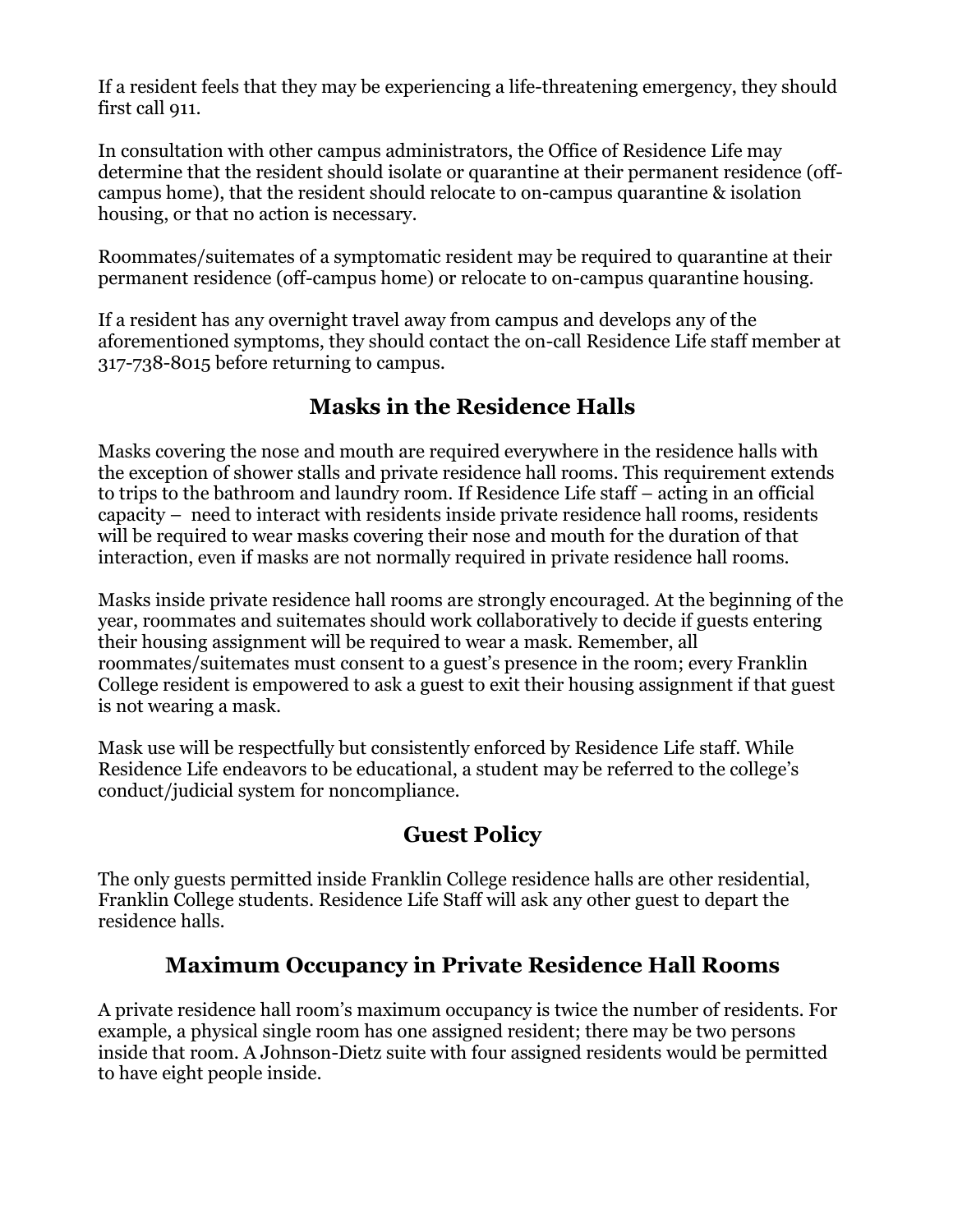# **Social Distancing in Shared Spaces**

Every lounge space will have maximum occupancy signage. If exceeded, Residence Life staff will request that residents leave the space until the crowd size has been appropriately reduced. If the crowd will not voluntarily reduce in size, Residence Life staff will disperse all persons in the shared space.

Students will have access to ovens, microwaves, and ice machines in the residence hall kitchens. Shared supplies (pots, pans, utensils, etc.) will be removed from the kitchens and students may not eat their food in the kitchen area. Students must abide by the maximum occupancy guidance in the kitchen area.

Exercise standard social distancing measures, maintaining at least 6ft between yourself and another person, whenever possible. Ideal behaviors include:

- Avoiding elevator use where possible. When elevator use is required, limit elevator occupancy to 1 to 2 persons.
- When entering a community bathroom that is occupied, choose a stall or sink farthest away from your peers in the bathroom.
- Where possible, wait on your peers to exit the stairwell before ascending or descending the stairs.
- When studying in a lounge, choose a table or chair farther away from your peers.
- When choosing a washer, identify a washer that is farther away from other washers in use. When walking to a small laundry room, wait to enter while your neighbor grabs their clothes.

#### **Interactions with Other College Employees and Contractors**

The Franklin College Physical Facilities will have housekeepers stationed in your hall to do routine cleaning of public spaces. Similarly, if you have a maintenance issue in your room, a skilled tradesperson may come to your room to repair the issue. Please aid these staff members by affording them social distance. If a tradesperson needs to replace your air filter, you are encouraged to exit your room while the staff member performs that work. If a housekeeper is vacuuming a lounge, consider waiting to study in that lounge until the housekeeper concludes their work in that space. Masks must be worn by both residents and employees during any of these interactions.

# **Cleaning Products**

Cleaning products are available in each community bathroom. These products are made available for residents to clean before or after toilet, sink, or shower use. Taking these cleaning products out of the community bathroom is against college policy. These products should always be returned to their original dispensing location inside the community bathroom.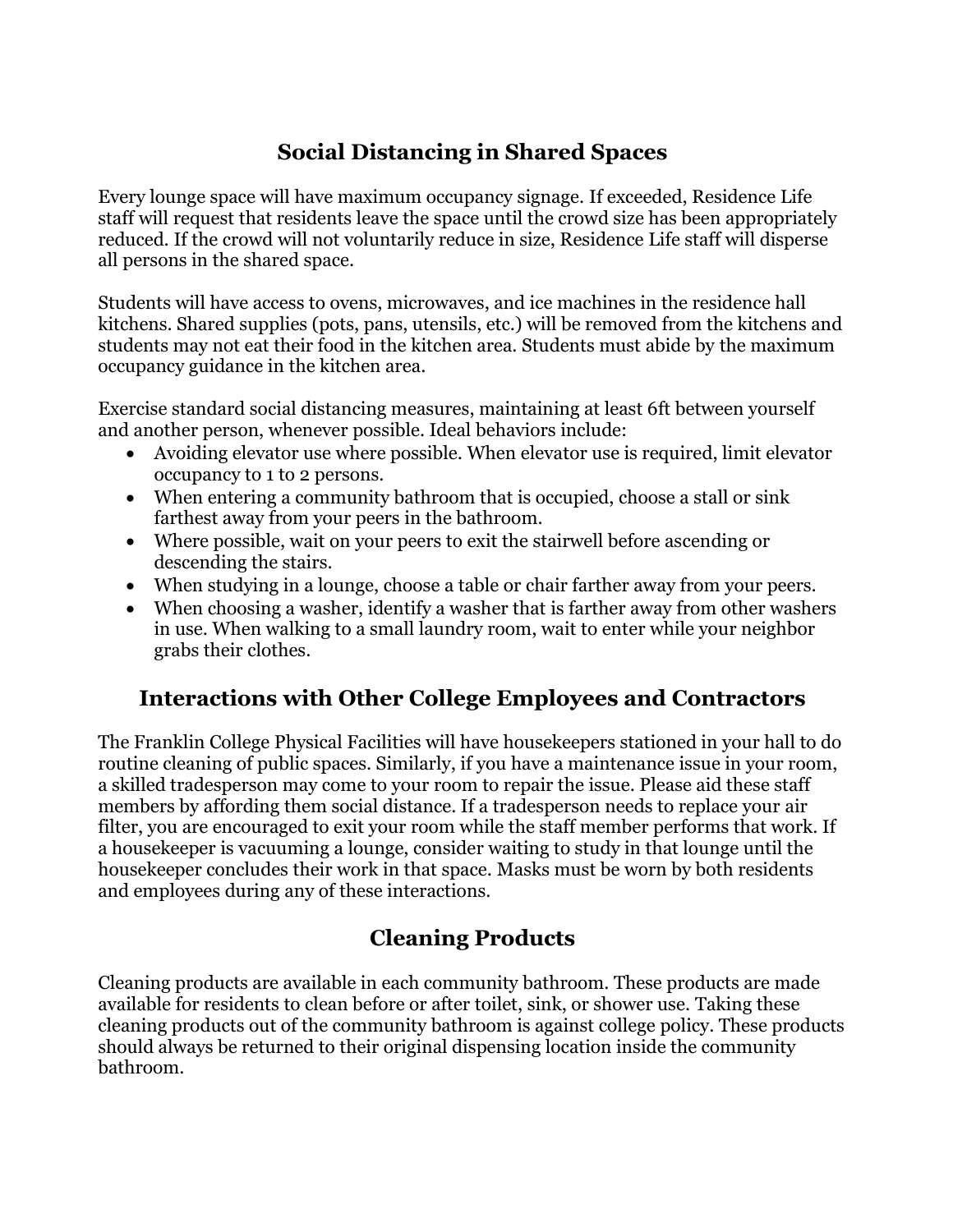If residents do not have access to their own cleaning products and desire a basic cleaning product for their room, they should checkout cleaning supplies from their building's Resident Assistant active duty location between 9PM and 11PM each night. Residence Life will endeavor to have cleaning supplies available for checkout, but cannot guarantee this service based upon demand and product availability.

#### **Roommate Conflict and Change Requests**

Roommate conflict is normal, and presents an opportunity to grow as a member of a community. Residence Life Staff can assist you with those conflicts and can facilitate a number of strategies and interventions to moderate difficult situations. Under the best of circumstances, requests for a room change are not always granted. During the pandemic, room changes, which are likely to create additional risk for coronavirus (COVID-19) transmission, will be rare. Residents should understand that they are not guaranteed a room change upon request and should assume that roommate change requests will be granted only as a last resort, and may take time to implement.

## **Interacting with Residence Life Staff**

Live-in professional staff members and Resident Assistants are here to support residents. However, Residence Life staff may take additional risk-mitigating measures to protect themselves and their residents. If Residence Life staff – acting in an official capacity-- need to interact with residents inside their private room, residents in the room will be required to put on their mask over their nose and mouth for the duration of their interaction with Residence Life staff, even if masks are not normally required inside private residence hall rooms. Additional examples of risk mitigation measures might include:

- Residents speaking with their RA in an open lounge or via video conferencing technology, instead of inside a private residence hall room.
- Hosting social and educational programming outdoors or virtually, instead of indoors.
- Relocating to an open hallway or lounge when responding to potential policy violations.
- Adjusting location of RA on duty to be stationed farther away from foot traffic.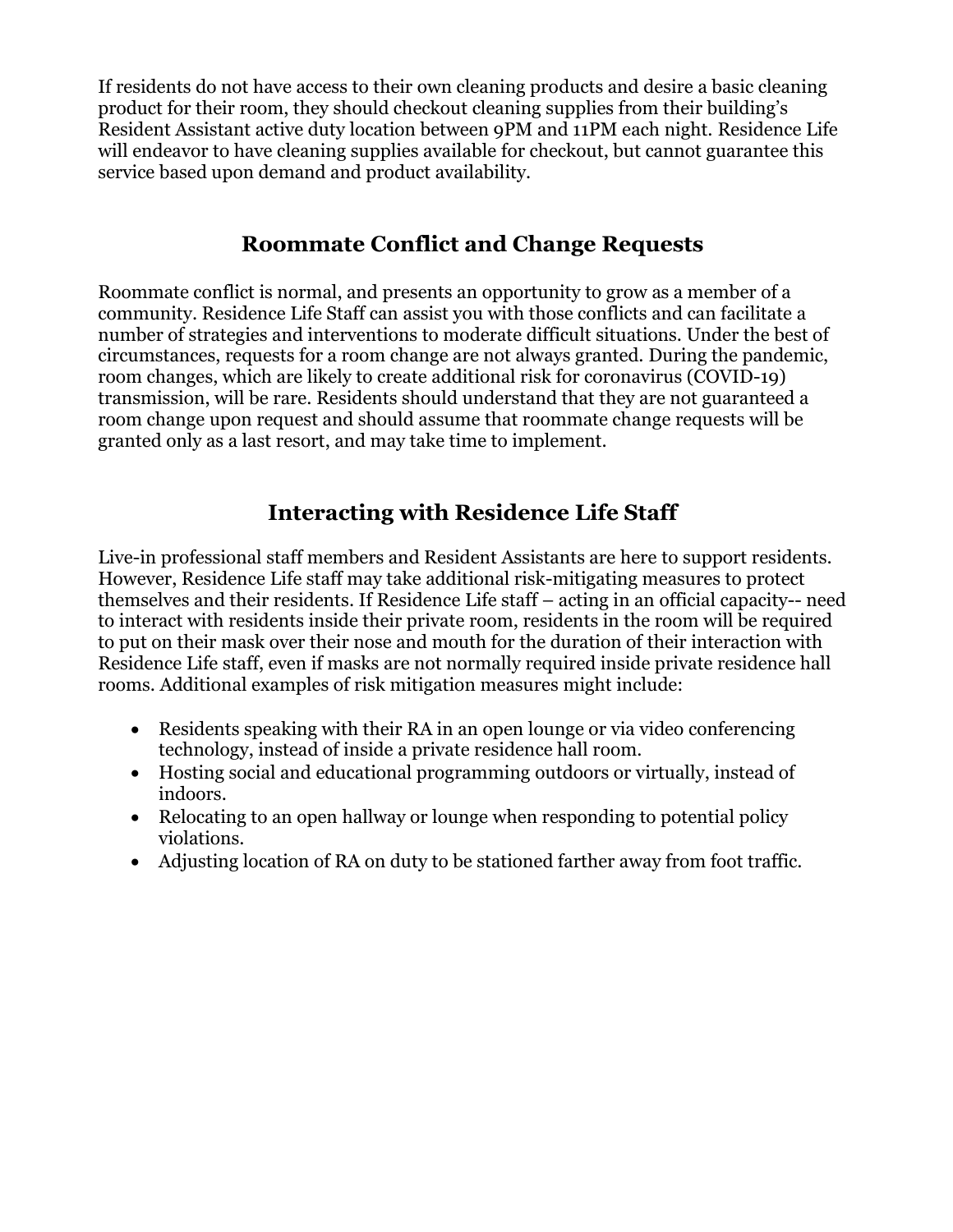#### **FRANKLIN COLLEGE DINING ADDITIONAL SAFETY PROTOCOL:**

## **Parkhurst Staff Safety Measures**

- All team members will complete the ENPHG COVID-19 safety training
- All team members will complete the Health & Wellness training on Coronavirus
- All team members will wear a mask while on campus
- All team members will wear gloves while on campus
- All team members will have their temperature taken prior to clocking in
- All team members will follow all Board of Health guidelines which involve food preparation, sanitation, COVID-19 precautions, and safety
- Team Leaders will have safety and security team member communication signage posted for all team members to review and follow
- Each team member will sanitize the time clock BEFORE and AFTER use.

## **Dining Procedures**

- ANYONE entering the food serving area will be required to wear a face mask
- All utensils will be changed, counters disinfected, hands washed, and gloves changed, every 30 minutes
- All dishes will be china including but not limited to: plates, bowls, eating utensils
- Drinking tumblers will not currently be used. Disposable cups will be available at each drink station where they will be provided by a Parkhurst employee
- BEVERAGE STATIONS: A beverage aide employee will kindly give the customer what they would like to drink. Along with any pc condiment the customer needs for their drink (sugar packets, sweet n low packet, creamer pc, honey pc etc). When a customer would like a refill, they will bring their disposable cup to the beverage aide who will kindly ask them to throw it in the trash can (there will be one by each beverage station) and the beverage aide will give them another beverage in a clean disposable cup.
- GRILL STATION, SPOON AND FORK STATION, V-2 STATION, OVEN STATION, AND HONEST EATS/BREAKFAST BAR/ALLERGEN STATION:
	- 1. All stations will be full-service with an employee serving
	- 2. There will be new signage to indicate "Place Order Here", "Pick Up Order Here," "Arrow Signage" as needed
	- 3. Condiments will be packaged and given upon request
- CONDIMENT STATIONS: All condiments will be PC (Portion Control). Ketchup, BBQ Sauce, salad dressings, etc. will be "packets." They will be handed out by dining staff.
- CASHIER STATION: Plexiglass shields will be installed to aid in preventing cross contamination. No one will be allowed to stand at the register other than for entering/exiting the Marketplace. No socializing will be permitted.